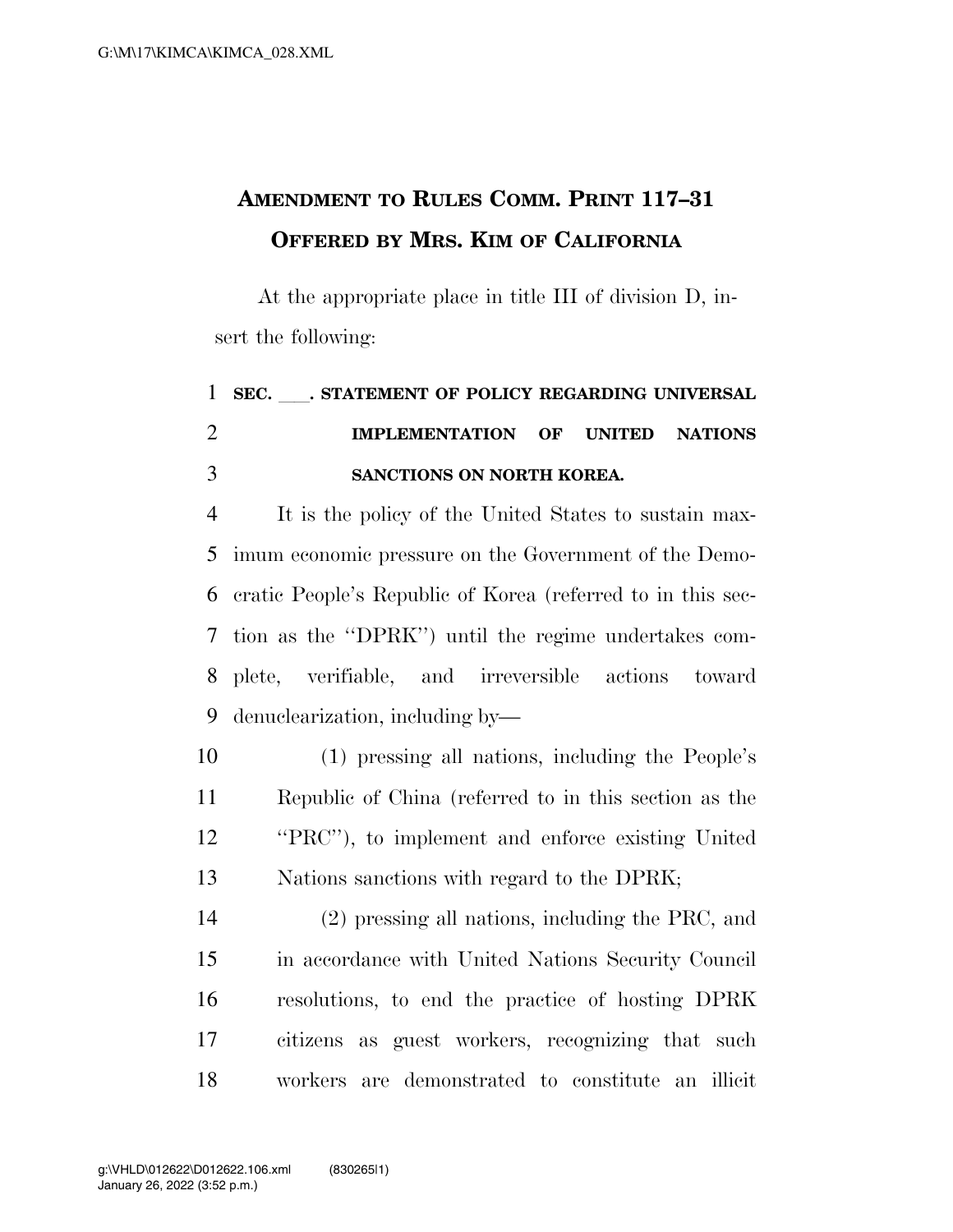| $\mathbf{1}$   | source of revenue for the DPRK regime and its nu-    |
|----------------|------------------------------------------------------|
| $\overline{2}$ | clear ambitions;                                     |
| 3              | $(3)$ pressing all nations, including the PRC, to    |
| $\overline{4}$ | pursue rigorous interdiction of shipments to and     |
| 5              | from the DPRK, including ship-to-ship transfers,     |
| 6              | consistent with United Nations Security Council res- |
| 7              | olutions; and                                        |
| 8              | $(4)$ pressing the PRC and PRC entities—             |
| 9              | (A) to cease business activities with United         |
| 10             | Nations-designated entities and their affiliates     |
| 11             | in the DPRK; and                                     |
| 12             | (B) to expel from the PRC individuals who            |
| 13             | enable the DPRK to acquire materials for its         |
| 14             | nuclear and ballistic missile programs; and          |
| 15             | (C) enforcing United Nations Security                |
| 16             | Council resolutions with respect to the DPRK         |
| 17             | and United States sanctions, including those         |
| 18             | pursuant to the North Korea Sanctions and            |
| 19             | Policy Enhancement Act of 2016 (Public Law           |
| 20             | 114–122), the Countering America's Adver-            |
| 21             | saries Through Sanctions Act (Public Law             |
| 22             | 115–44), the Otto Warmbier North Korea Nu-           |
| 23             | clear Sanctions and Enforcement Act of 2019          |
| 24             | (title LXXI of division F of Public Law 116–         |